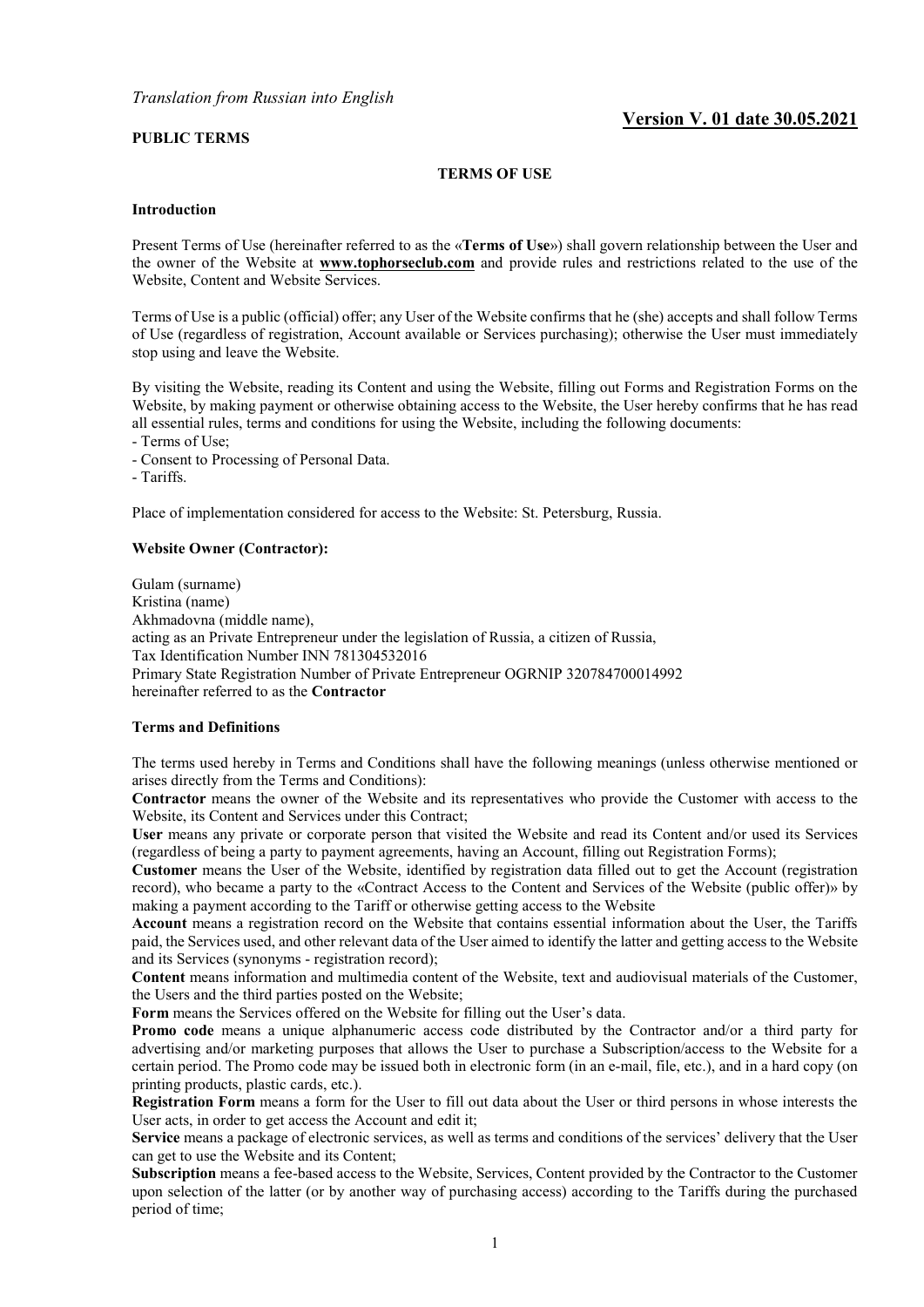**Tariff** means the price for a package of Services along with terms and conditions of a fee-based access to the Website selected by the Customer;

**Website** means a data and services resource of the Contractor located at the address: **[www.tophorseclub.com](http://www.tophorseclub.com/)**, consistent of a combination of Content, Services and utilities to operate the Website.

### **1. General Terms and Conditions**

1.1. Any interaction with Website, its Content, Services, User's materials, intellectual property and other components shall be subjected to the legislation of Russian Federation and Terms of Use.

1.2. The Terms of Use is a public irrevocable offer. The User can use and access the Website only under the terms of Terms and Conditions. Any use of the Website, Content, Services, registration on the Website, payment for Services and Account creation is deemed complete and undisputed acceptance of this public offer.

1.3. The Contractor unilaterally has the right to make amendments and additions to the Terms of Use and the Tariffs, which shall be posted on the Website and applied from the date mentioned therein. The User shall personally read the Terms of Use and all other documents determining the use of the Website.

1.4. The User shall use the Website only for personal non-commercial purposes, comply with the Terms of Use and other rules for using the Website, refrain from violating the rights and legitimate interests of the Contractor and/or other Users and/or Content owners.

1.5. The Contractor considers stable, full-functional interaction with the Website only using those devices, applications, operating systems for compatibility with which the Website was tested. The Contractor does not guarantee stable, full-functional interaction with the Website using other devices, applications, operating systems. The User hereby acknowledges and agrees that it will the User's liability in case of access to the Website and Content using devices with unlicensed, unofficial, hacked software, operating systems, hardware and software tools, and in this case the Contractor does not guarantee functioning of the Website. If the User fails to comply with this clause, the money paid for the Subscription shall not be returned; The Contractor shall not be liable for the User's failure to comply with this clause or delayed awareness hereof.

### **2. Intellectual Property**

2.1. Copyright and all exclusive rights to the Website, Content, Services and all intellectual property, both in total and in parts created for the Website or while using it, by default are considered to be the Contractor's property from the moment they have been created, regardless of whether they were created by third parties or by collective efforts on the Website.

2.2. The Contractor is deemed to be the owner of exclusive rights to the results of the User's Work on the Website or intellectual deliverables created in connection therewith at his own discretion without notifying the User or other persons.

2.3. Without the written Consent of the Contractor the User and any other persons other than the Contractor are not allowed to:

- Use personally, assign to third parties or otherwise dispose of intellectual property (objects of intellectual property) or their elements created (generated) or available on the Website or in connection to it, without direct written Consent of the Contractor;

- Modify (process, alter) objects or use ideas/principles of the Contractor's intellectual property.

2.4. Any authorized use of the Website, Content, Services, its elements and other intellectual property of the Contractor shall be accompanied by:

- direct link to the Contractor's media resource (the Website);

- the name of the Website and the brand of the Contractor;

- copyright message of the Contractor.

2.5. The User has no right to reproduce, repeat, copy, sell, resell, or use the Website and (or) any parts of the Website Content in any way for any commercial purposes without direct consent of the Contractor.

#### **3. Use of the Website**

3.1. The User acknowledges and agrees that the Contractor can delete and/or transfer (without warning) any intellectual deliverables posted on the Website (including Content), at its sole discretion, at any time, for any reason or for no reason, including without any limitations transfer and/or removal of intellectual deliverables.

3.2. When getting access to the Content under the relevant Subscription/Tariff, the User shall not take any action aimed at bypassing the filtration system (used on the Website at the discretion of the Contractor).

3.3. The Contractor uses technical security system to secure the Content on the Website from unauthorized access and use. The User shall not take actions aimed at bypassing, hacking, modifying and/or other actions against security system of the Website. Any actions aimed at bypassing the security system of the Website in order to gain access to the Content shall be deemed as violation of these Terms of Use and the legislation of the country of residence. The User shall be legally and otherwise liable under the applicable legislation of the Russian Federation and the country of residence.

3.4. By registering on the Website, the User agrees to receive informational messages, including advertisements, in any legal way under the current legislation of Russian Federation and in the manner applicable hereto, including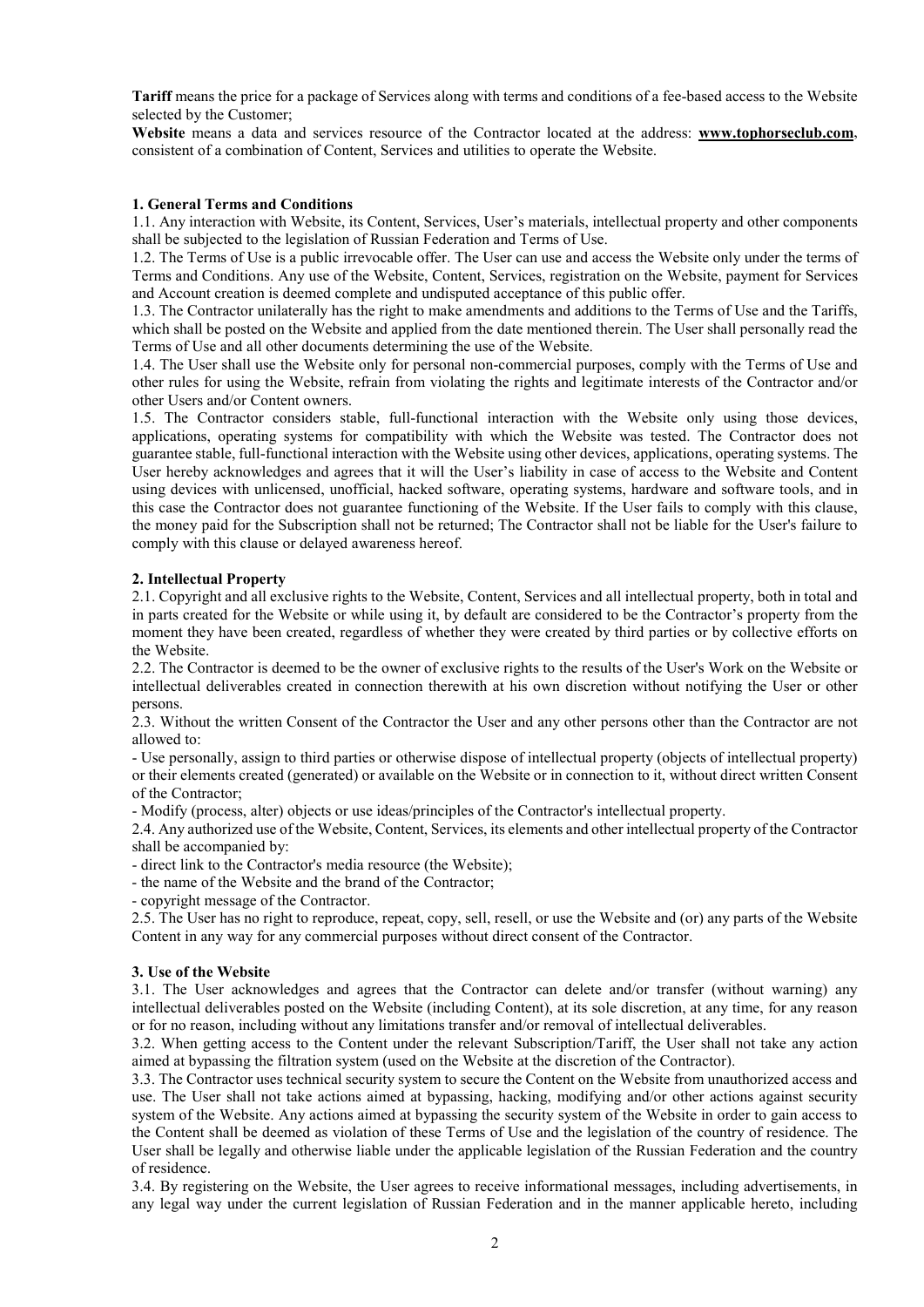through e-mail and/or phone as recorded for registration. The User also agrees that reporting the phone number and/or e-mail address shall be deemed as the will and intention to receive messages specified above, and the User's consent to receive the messages specified in Terms of Use messages.

3.5. **Promo code**. The User may get the Subscription/Access to the Website by entering alphanumeric characters in the Promo Code into the Form. The User acknowledges and agrees that in order to activate the Promo Code for the Subscription, the User may be required to give his personal and financial data, including the way of payment for services to the Contractor under the Tariff (bank card, etc.). The Promo Code shall not entitle the User to gain (refund) any money and cannot be exchanged for money. The activated Promo Code shall allow Subscription only to the User of the Account who activated the Promo Code on the Website. The activated Promo Code shall not be subject to reactivation, disposal or assignment to a third party. The promo code has a limited validity period, outside of which it shall be null and void.

# **3. Account**

4.1. Account means a registration record on the Website that contains essential information about the User, the Tariffs paid, the Services used, and other relevant data of the User aimed to identify the latter and for the access to the Website and its Services.

4.2. The structure of the Account shall be determined by the Contractor. Boxes (for data), marked as mandatory, must be filled in by the User, otherwise the Contractor shall not be liable for correct work and has the right to block the Account or certain Services in it.

4.3. The Account shall be created and filled out by the User, through the built-in Services of the Website, by filling out Registration Forms.

4.4. The Account shall be managed and its content shall be changed through the Client Area (a package of Services for managing the Account).

4.5. The User has the right to close (cancel) the Account at his own discretion at any time. After the Account has been closed (cancelled), access to the Account shall be terminated. All data in the Account, by default, shall be transferred to the archive and stored indefinitely with no access by third parties, except under the written Consent of the User or by legal obligations (ipso jure). The User has the right to claim for total removal of his personal data from the archive, for which he must send a written application to the Contractor. The data the Contractor needs for Accounting and fiscal reporting cannot be deleted in any case.

4.6. The Account can be accessed:

4.6.1. By using the Account name (Username, Login) and Password (Password) selected by the User. The User's email address or other identifier can be used as a Login.

4.6.2. By using the User's e-mail (including for restoration of access to the Account).

4.6.3. By using Accounts (registration data) of the User in popular social media on the Internet.

4.6.4. In other ways, if provided on the Website.

4.7. The User shall be liable and take measures to secure the Login, Password, and other means of access to the Account.

4.8. Unless in approved case of his direct fault, the Contractor shall not be liable for:

4.8.1. The User's loss of data necessary to access the Account;

4.8.2. The User's entering false or distorted data into the Account, regardless of the motives and purposes of such distortion.

4.8.3. The third parties' access to the Account, if such persons got access to the Account by using standard means of access provided by this document (in this case fault or negligence of the Customer are presumed).

4.8.4. The third parties' access to the Account as a result of malicious or delict actions (hacking, cyber-attack, data leakage, etc.)

4.8.5. The third parties' access to the Account by legal obligations (ipso jure).

4.8.6. Failure of access to the Account as a result of technical problems.

4.8.7. In all cases the fault of the Contractor shall not be deemed as a presumption and shall require be proven.

4.9. One Account allows the User to assign no more than 3 (three) technical devices to access the Website, unless otherwise provided by the Tariff.

# **5. Rights and Obligations of the Parties**

5.1. The User has the rights to:

5.1.1. Use all features of the Website, provided that the User has paid for the Traffic and uses the Website under these Terms of Use

5.1.2. Contact the Contractor for solving problems (including technical problems) that arose while using the Website, Services, including troubleshooting, operation, improvement, by sending a letter to the email address of the Contractor's client Service or by filling out special Forms on Website.

5.1.3. Delete the Account (the Account data shall be transferred to the archive). Request deletion of the Account data from the archive by sending the deleting application to the email address of the Contractor's client Service from the Client's email address as registered in the Account, under the application the Contractor shall delete the Account data within 30 (thirty) days.

5.2. The User shall: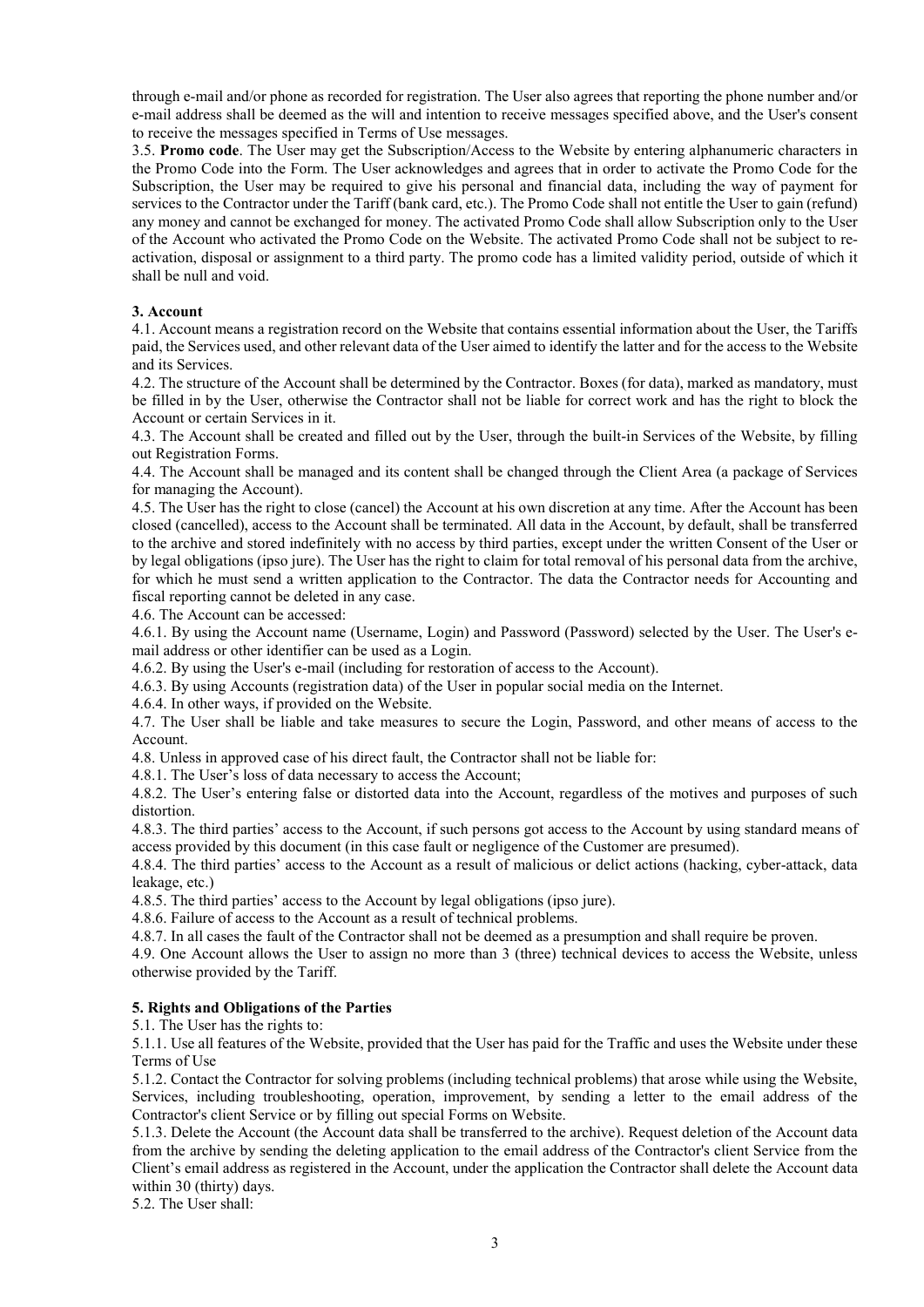5.2.1. Comply with the Terms of Use, which shall be an integral part of the Contract.

5.2.2. Comply with international and national laws, generally accepted policy of good faith and mutual respect when using the Website.

5.2.3. Fill out correct information in the Forms required to access the Website.

5.2.4. Use the Website, Services, Content for personal or family non-commercial purposes only.

5.3. The User shall NOT:

4.3.1. Create the Account and get access to the Website for the purpose of sale and/or other assignment of the Account to a third party. In case the Account and/or access to the Website is assigned to a third party, the Customer shall be liable to the Contractor for any actions of a third party on the Website, and to a third party, as well.

5.3.2. Distribute, broadcast, copy, otherwise use the Website, Content, Services, data of the Website Users for benefit of third parties.

5.3.3. Violate exclusive rights to intellectual property of the Contractor, which by default means the whole Website, Content, Services, User data, Customer base, the concept of the Website, production and marketing methods used by the Contractor, and any other information received by the User on the Website. If case of any doubt with regard to what shall be considered as the Contractor's intellectual property, the User is recommended to contact the Contractor and refrain from any without the written Consent of the Contractor.

5.3.4. Use any hardware, software, procedure, algorithm and method, automatic device or equivalent manual process to access, acquire, copy or track the content of the Website.

5.3.5. Disrupt normal functioning of the Website.

5.3.6. In any way, bypass the navigation structure of the Website to receive or attempt to receive any information, documents and/or materials and/or Content by any means not included in the functional features of this Website.

5.3.7. Get unauthorized access to functions of the Website, any other systems or networks related to the Website, or to any options offered on the Website.

5.3.8. Violate the security or authentication system on the Website and/or the App and/or on any network related to the Website.

5.3.9. Make a reverse search (that is, retrieve the file from the Website as a sample and search it in the sources others than the Website), track or try to track any information about any other User of the Website.

5.3.10. Use the Website and its Content for any purpose against by law, incite any illegal or other actions that violates rights of the Contractor or other persons.

5.3.11. Copy (reproduce) in any form and way the computer software and databases from the Website, including their elements and Content, without prior written Consent of their owner.

5.3.12. Open technology, emulate, decompile, disassemble, decrypt, and perform other similar actions with the Website.

5.3.13. Create software products and/or Services using the Website.

5.4. Liability of the User responsibility

5.4.1. The User shall be liable to the Contractor for compliance with the Terms of Use.

5.4.2. The User agrees to reimburse the Contractor for any losses incurred by the latter as a result of the User's work on the Website and/or the User's violation of the Terms of Use and/or rights (including copyright, related, patent, informational rights) of the third parties.

5.4.3. The User hereby confirms that he is legally capable and has reached the age of 18. A person under 18 shall refrain from using the Website without consent of parents, foster parents, guardians, trustees or other legal representatives in accordance with the current legislation of the Russian Federation and the Territory. Under no circumstances shall the User give minors the access to the Account and to the Content prohibited for children, and shall ensure that minors get no access to such content. For clarity, the User agrees that the Contractor is not able to verify the age of the User when the latter accesses the Website, and therefore shall not be liable to the User for access the prohibited Content. Liability for violation of this clause by an person under 18 shall be borne by the parents, foster parents, guardians, trustees or other legal representatives in accordance with the current legislation of the Russian Federation and the Territory. The Contractor shall not be liable if the User under 18 gets access to the Website and/or the Content and/or payment.

5.4.4. The User agrees that the Website administration shall not be liable and shall have no direct or indirect obligations to the User due to any possible or incurred losses or damage associated with any Content of the Website; copyright registration and information about it, goods or services, available on or received through external websites, resources or other contacts of the User, which the latter activated by using the information posted on the Website or the links to external resources.

5.5. The Contractor shall have to right to:

5.5.1. At his own discretion determine the Content, structure and view of the Website, permit and restrict access to the Website in accordance with these Terms of Use and the law.

5.5.2. Take decisions related to commercial use of the Website, in particular, placing advertisements on the Website, participating in affiliate programs, providing discounts on the Tariff, etc.

5.5.3. The Contractor has the right to take any actions under the current legislation to prevent unauthorized access to the Website and/or Content, disruption of the Website and other actions that violate the rights and legitimate interests of the Contractor and/or Content Owners.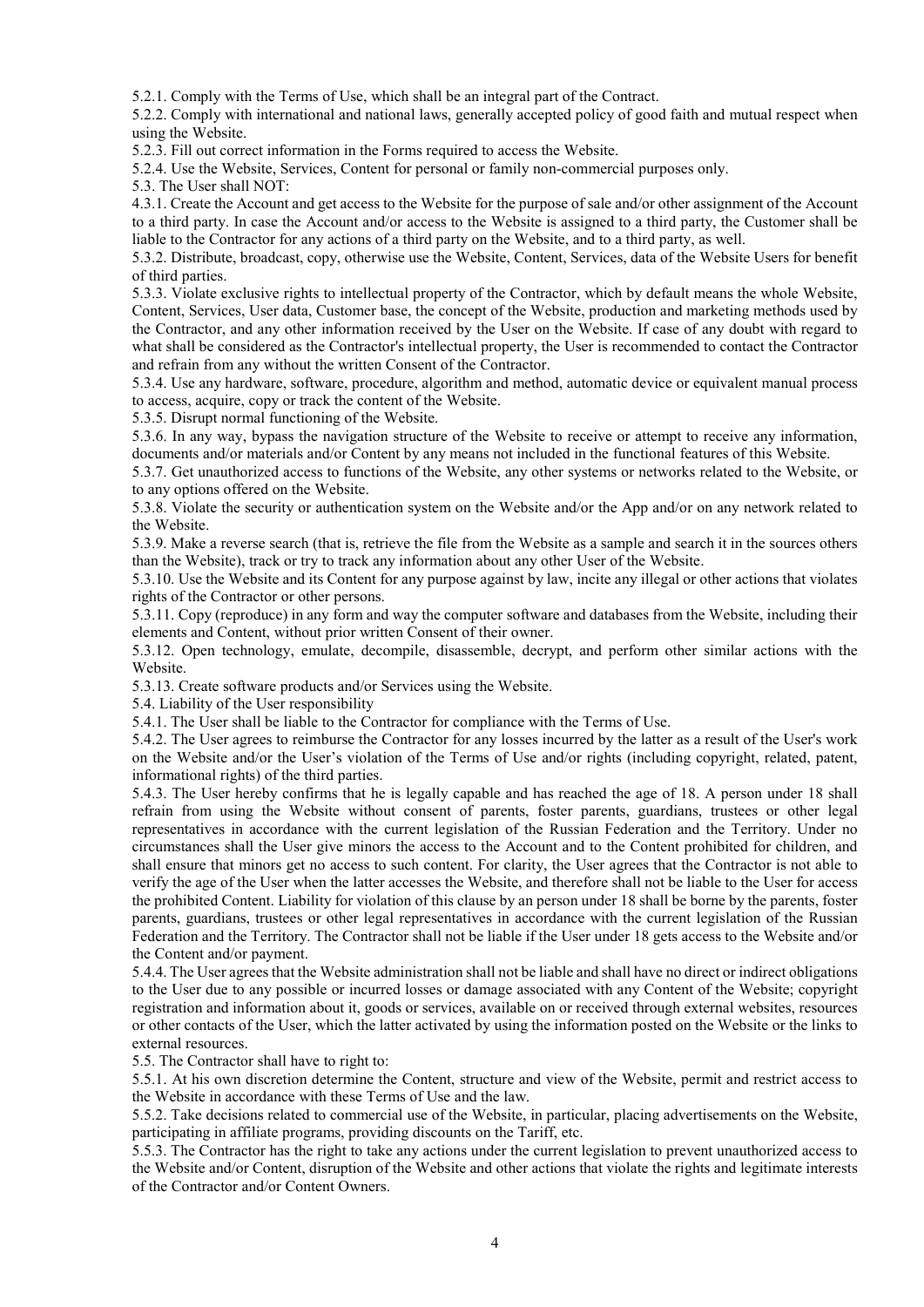5.5.4. In case the User violates these Terms of Use, the Contractor has the right to suspend, restrict or terminate the User's access to all or any of sections of the Website unilaterally, block access to use the Website (block authorization and/or IP addresses) for User at any time, with or without preliminary notice, not bearing any liability for any harm that may be caused to the User by such actions (including terminate the Terms of Use agreement by deleting the User's Account from the Website).

5.5.5. Engage any third parties to exercise the rights and obligations under the Terms of Use.

5.5.6. Post advertising and/or other information in any section of the Website, for which the User agrees accepting these Terms of Use.

5.5.7. Establish age restrictions for access to the Content posted on the Website and intended for the audience of a certain age, which means that persons who have not reached the age prescribed by the Contractor shall refrain from accessing or viewing such Content. The Contractor may notify the User about the permitted age by information signs on the Website products or through information messages when the User tries to view Content intended for the audience of a certain age.

5.5.8. The Contractor has the right to inform the User from time to time about promotions of the Website, Website updates and other issues related to development of and changes on the Website. The User has the right to refuse getting such information at any time by clicking the link in the mail-out received. In case the Use refuses getting the mailout, the Contractor shall still have the right to send letters to the User's email address for Password recovery for Registered User access, letters with cash receipts for Subscription payment, messages about Subscription purchases, adjustments in terms, conditions and policies, and other important actions related to the Website. The User cannot refuse getting such messages, since these messages are essential communication with the Contractor.

5.5.9. The Contractor has the right, at his own discretion, to block the User's Personal Area and/or directly the User's Account and/or the ability to perform any actions on the Website in case if the User performs actions in order to:

- Use the Website in violation of the Terms of Use in order to make a profit (regardless of the way of profit gaining from the Website);

- Use the Website for registration of Accounts intended for further resale;

- Otherwise violate terms and conditions of use of the Website prescribed hereby.

5.5.9. The Contractor has the right, at his discretion, to refuse technical support to the User, if the latter was not registered on the Website on its own behalf, did not accept these Terms of Use and got access to the Website by purchasing a Login and Password to from a third party other that the Contractor.

5.6. The Contractor shall:

5.6.1. Ensure current management of sections of the Website.

5.6.2. Unilaterally make amendments and additions to the Terms of Use and the Tariffs, which shall be posted on the Website and applied from the date mentioned therein.

5.6.3. Terminate access to the Website and block the Account in case there are signs that the Customer has essentially violated the terms and conditions of the Terms of Use and other mandatory conditions for using the Website. Preliminary notice to the Customer shall not be mandatory and shall be sent at the sole discretion of the Contractor.

5.6.4. The Website may contain links to other resources on the Internet. The User acknowledges and agrees that the Contractor cannot control and shall not be liable for availability of these resources and their content, or for any consequences that may arise from the use of these resources. The User shall be personally liable for using external links and do so at his own responsibility and risk.

5.6.5. The Contractor shall not use the User's data obtained when registering at the Website and/or in connection with the Website, for own purposes, or for purposes other than those mentioned herein, and guarantees non-disclosure of this data. It shall not apply to the cases when the Contractor has to disclose information about the User upon request of state regulatory authorities, law enforcement agencies, or when the Contractor has to disclose such information by law and/or under the User's Consent given herein

#### **6. Liability**

6.1. For violation of the terms and conditions of the Contract and other mandatory rules when using the Website, the User shall be liable under the laws of the Russian Federation. At the sole discretion of the Contractor, the User may also be subject to liability under legislation of his residential jurisdiction or jurisdiction according to the place of delict committed as an alternative to the legislation of the Russian Federation.

6.2. The User acknowledges and agrees that any actions performed using authentication data (Login and Password) in the Account (Client Area) shall result in legal consequences as if the Customer used its personal signature and shall be deemed as an equivalent of using the User's electronic signature.

6.3. In case the User (Customer) intentionally or inadvertently distributed, broadcasted, copied, or otherwise created possibility of using or accessing the Website, Content, Services, intellectual property of the Contractor by third parties who did not pay for access, the User (Customer) shall reimburse the Contractor for the cost of such access or use; the reimbursement shall be the cost under the Contractor's Tariffs multiplied by the number of third parties who received such unauthorized access. In order to determine the number of persons who received unauthorized access, the Contractor has the right to use the concept "at least the number of persons", determining it with a sufficient degree of probability. In case it is impossible to determine the number of persons who received access, the User (Customer) shall pay a penalty in a fixed amount of **1,000,000 rubles** (One million rubles).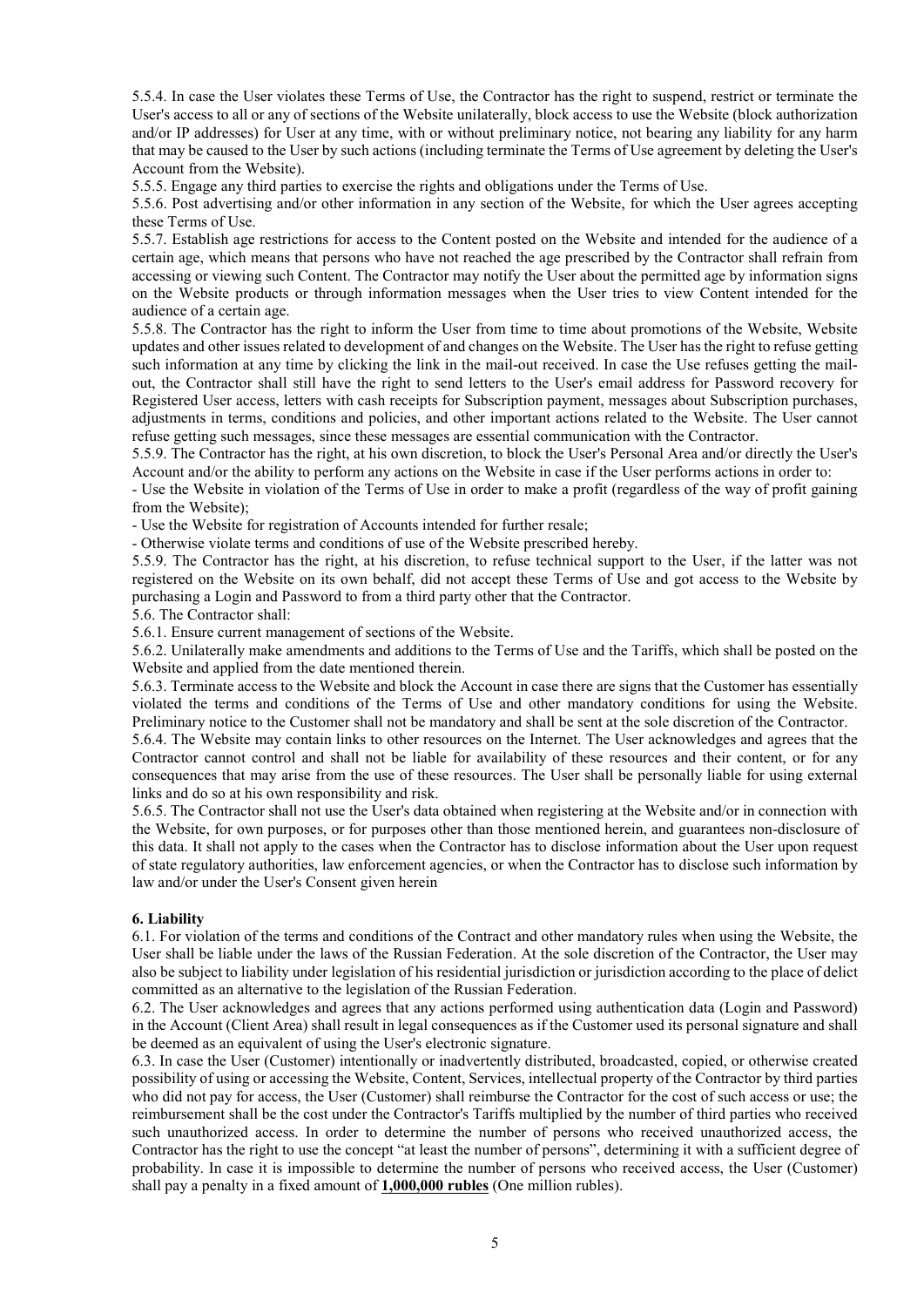6.4. The Contractor shall not guarantee absence of problems and errors in operation of the Website and shall not be liable for their occurrence, except in case of **direct deliberate harm** to the User caused by actions of the Contractor. 6.5. Under no circumstances shall the Contractor be liable to the User or for any third parties for any direct, indirect, unintentional damage, including profits loss or data loss, damage to honor, dignity or business reputation caused by the use of the Website or intellectual property objects posted thereon. In any case, the Parties agree that the reimbursed amount to the User and third parties as a result of any violations related to the use of the Website shall not exceed 1000 (one thousand) rubles.

6.6. **Force Majeure**. Neither Party shall be liable for full or partial default of their obligations hereunder, if it was caused by majeure circumstances. The party affected by force majeure shall immediately notify the other party in writing about the onset, expected duration and termination of such circumstances. Failure or delayed notice shall deprive the Parties of the right to refer to force majeure as a reason for release from the liability for defaulted obligations.

**6.7. All the skills and techniques demonstrated on the Website require professional knowledge and skills. Do not try to repeat them yourself without the help of professionals. Always use all reasonable security measures. Many of the skills and techniques demonstrated on the Website are individual, depend on the performers and circumstances, and not in all cases they may be repeated. The Contractor is not responsible for the consequences of repeating the skills and techniques demonstrated on the Website. We strongly recommend you to train only when accompanied by a professional instructor.**

### **7. Disputes Resolution Procedure**

7.1. The law and jurisdiction shall apply to disputes under the Terms of Use in accordance with place of Terms of Use' implementation specified in the Introduction thereof. Separately, fiscal disputes shall be subjected to the law and jurisdiction of the taxpayer's fiscal residency.

7.2. Without derogating from the generality of the foregoing, the Contractor at his sole discretion has a right to choose the applicable law, jurisdiction and judicial court, regardless of which of the parties is the initiator of the dispute and the appeal to the court.

7.3. Disputes shall be resolved in compliance with a mandatory pre-trial reclamation procedure. The claim response period shall be 15 days.

7.4. If unresolved dispute (except fiscal disputes) shall be subject for a court trial held under contractual jurisdiction in:

7.4.1. Vyborgsky District Court of St. Petersburg, Russia (general jurisdiction) – for the disputes involving at least one non-commercial individual as party;

7.4.2. Arbitration Court of St. Petersburg and Leningrad Region, St. Petersburg, Russia – for the disputes involving corporations (organizations) and commercial individuals as parties.

### **8. Final Provisions**

8.1. The Terms of Use shall come into force and effect as soon as the User accepts this offer.

8.2. The Terms of Use shall be valid for an unlimited period, unless otherwise mentioned in the Tariff. If any provision of these Terms of Use shall be held or made invalid by a court decision, statute, rule or otherwise, the remainder of these Terms of Use shall not be affected thereby.

8.3. Upon termination of these Terms of Use, some of the clauses shall remain valid until the parties have discharged of their obligations.

8.4. The language of these Terms of Use shall be the language selected by the User in the Registration Form when selecting the Tariff, terms and conditions. For disputes and courts in the Russian Federation, the Russian text of the Contract shall apply.

8.5. The electronic text of the Terms of Use on the Website, with all amendments and additions shall have a legal force of the original document in paper.

### **9. Applications**

9.1. Consent to Processing of Personal Data. 9.2. Tariffs.

#### **10. Details of the Contractor**

**Gulam** (surname) **Kristina** (name) **Akhmadovna** (middle name), acting as an Private Entrepreneur under the legislation of Russia, a citizen of Russia,

Primary State Registration Number of Private Entrepreneur OGRNIP 320784700014992 Tax Identification Number INN/Tax Registration Reason Code KPP 781304532016

Registration address: Krestovsky prospect 15-4, RUSSIA, St. Petersburg,